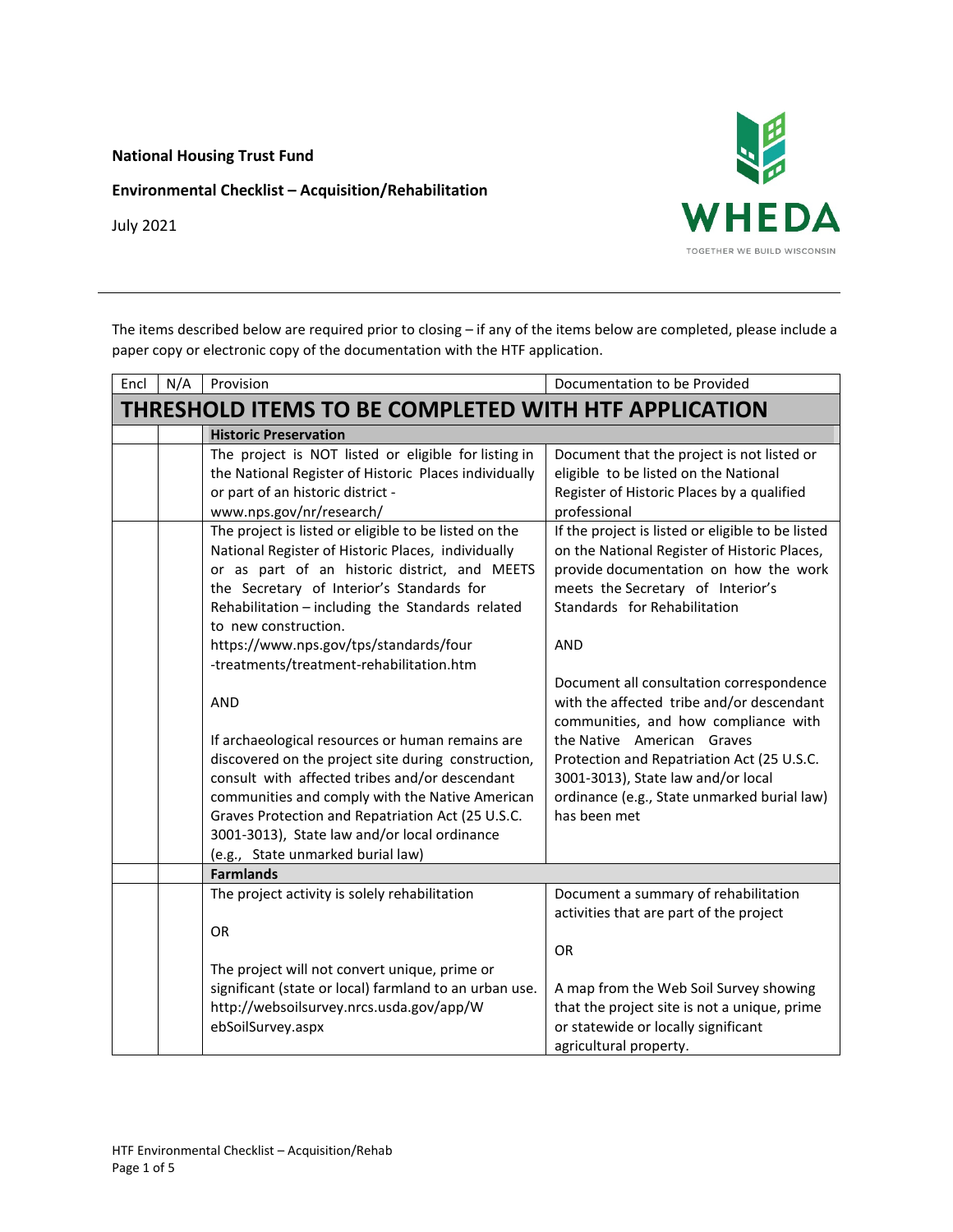|  | <b>Airport Zones</b>                                                                                                                                                                                                                                                                                                                                                                                  |                                                                                                                                                                                                                                                                                                                                                                                                                                                                                                                                 |
|--|-------------------------------------------------------------------------------------------------------------------------------------------------------------------------------------------------------------------------------------------------------------------------------------------------------------------------------------------------------------------------------------------------------|---------------------------------------------------------------------------------------------------------------------------------------------------------------------------------------------------------------------------------------------------------------------------------------------------------------------------------------------------------------------------------------------------------------------------------------------------------------------------------------------------------------------------------|
|  | The project is NOT located within a Runway<br>Protection Zone (RPZ) of a civilian airport or the<br>clear zone or Accident Potential Zone (APZ) of a<br>military airfield.<br>https://www.epa.gov/nepa/nepassist                                                                                                                                                                                      | A map showing the site is not within 15,000<br>feet of a military airport or within 2,500<br>feet of a civilian airport. If within 15,000<br>feet of a military airport, a map showing<br>the site is not within a designated APZ or a<br>letter from the airport operator stating so.<br>If within 2,500 feet of a civilian airport, a<br>map showing the site is not within a<br>designated RPZ or a letter from the airport<br>operator stating so.                                                                          |
|  | <b>Coastal Barrier Resources</b>                                                                                                                                                                                                                                                                                                                                                                      |                                                                                                                                                                                                                                                                                                                                                                                                                                                                                                                                 |
|  | The project is NOT located within a<br>Coastal Barrier Resources System unit.<br>https://www.fws.gov/CBRA/Maps/Mapper.html                                                                                                                                                                                                                                                                            | A map showing that the project site is not<br>located in a CBRS Unit or a statement that<br>the state contains no CBRS units.                                                                                                                                                                                                                                                                                                                                                                                                   |
|  | <b>Coastal Zone Management</b>                                                                                                                                                                                                                                                                                                                                                                        |                                                                                                                                                                                                                                                                                                                                                                                                                                                                                                                                 |
|  | The project is NOT located in a Coastal Zone, or it<br>has been determined that the project IS<br><b>CONSISTENT with the State Coastal Zone</b><br>Management Plan.<br>https://www.hudexchange.info/environmental-<br>review/coastal-zone-management/                                                                                                                                                 | Document that the project site is not<br>located in a Coastal Zone. If a project is<br>located within a Coastal Zone document<br>that the project is consistent with<br>the State Coastal Zone Management<br>Plan, this may require contacting the<br>state Coastal Zone Management Agency to<br>obtain a letter of consistency for the<br>project.                                                                                                                                                                             |
|  | <b>Floodplains</b>                                                                                                                                                                                                                                                                                                                                                                                    |                                                                                                                                                                                                                                                                                                                                                                                                                                                                                                                                 |
|  | Floodplains<br>The project is NOT located in the Floodway, Coastal<br>High Hazard Area or 100-year or 500-year<br>floodplain on the latest FEMA floodmap (including<br>preliminary maps and Advisory Base<br>Flood Elevations). https://msc.fema.gov/portal<br><b>OR</b>                                                                                                                              | FEMA FIRM or other latest available data<br>from FEMA showing the project location<br>is not within a floodplain.<br><b>OR</b><br>If the project site is within a Floodway,<br>provide the FIRM or latest-available FEMA                                                                                                                                                                                                                                                                                                        |
|  | Floodway<br>The project is a functionally dependent use<br>Coastal High Hazard Area<br>The project IS reconstruction following<br>destruction caused by a disaster and is designed<br>for location in a coastal high hazard area<br>consistent with the FEMA National Flood<br>Insurance Program requirements for V Zones<br><b>OR</b><br>500-year floodplain<br>The project is NOT a Critical Action | data and document that the structure is a<br>functionally dependent use.<br><b>OR</b><br>If the project site is within a Coastal<br>High Hazard Area, provide the FIRM or<br>latest-available FEMA data and document<br>that the structure is reconstruction<br>following destruction caused by a disaster<br>and is designed for location in a coastal<br>high hazard area consistent with the FEMA<br>National Flood Insurance Program<br>requirements for V Zones, and that the<br>structure is not a Critical Action.<br>OR |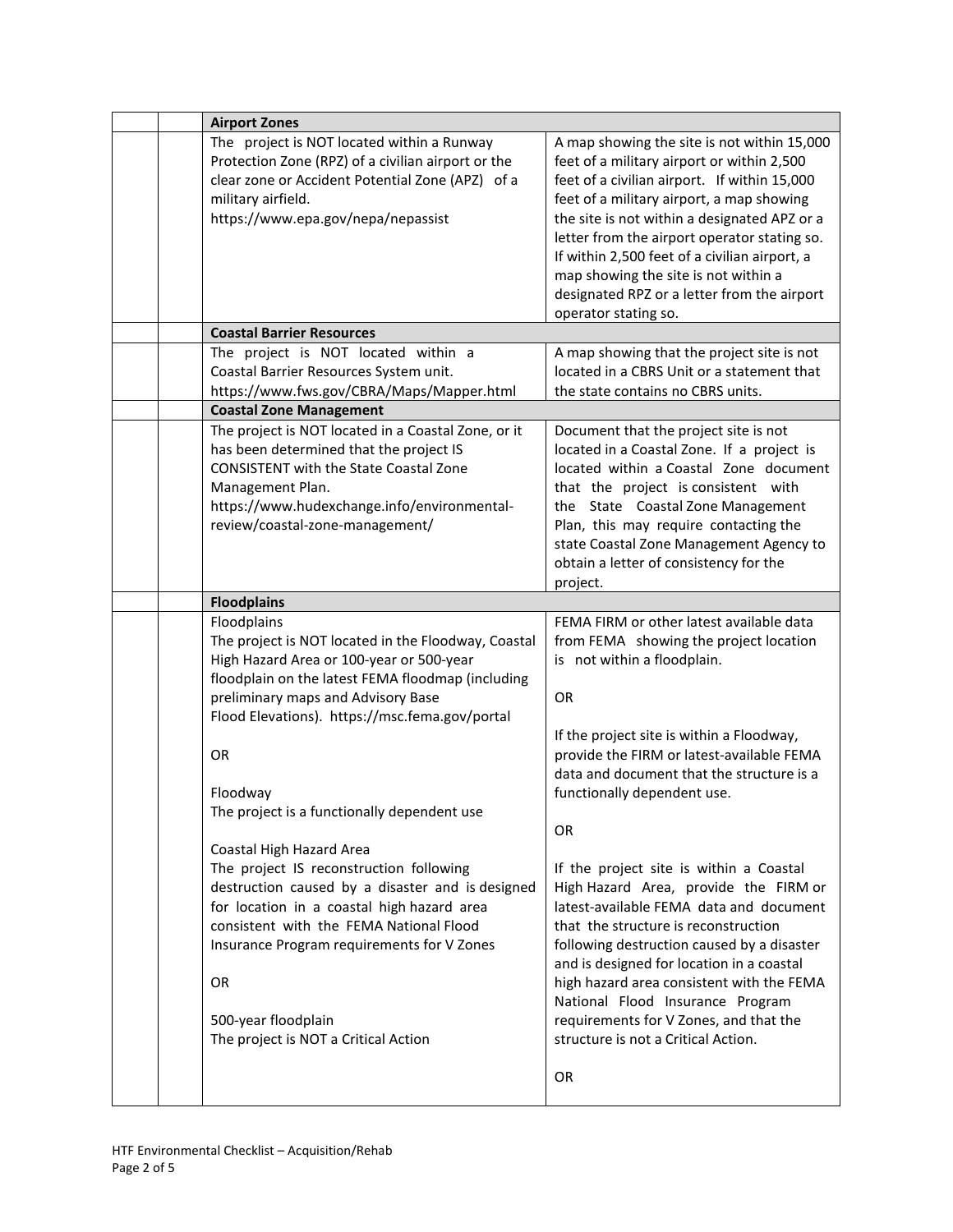|  |                                                                                                                                                                                                         | If the project site is within the 500-year<br>floodplain provide the FIRM or later FEMA<br>data and document that the structure is        |
|--|---------------------------------------------------------------------------------------------------------------------------------------------------------------------------------------------------------|-------------------------------------------------------------------------------------------------------------------------------------------|
|  |                                                                                                                                                                                                         | not a Critical Action                                                                                                                     |
|  | Wetlands                                                                                                                                                                                                |                                                                                                                                           |
|  | The project will NOT adversely impact a wetland.                                                                                                                                                        | A map showing the project is not located                                                                                                  |
|  | The project will NOT drain, dredge, channelize,                                                                                                                                                         | in a jurisdictional or non-jurisdictional                                                                                                 |
|  | fill, dike, impound, or perform grading activities in                                                                                                                                                   | wetland                                                                                                                                   |
|  | wetlands.                                                                                                                                                                                               |                                                                                                                                           |
|  | http://www.fws.gov/wetlands/Data/Mapper.html                                                                                                                                                            |                                                                                                                                           |
|  | <b>Wild and Scenic Rivers</b>                                                                                                                                                                           |                                                                                                                                           |
|  | The project is NOT located near a Wild and Scenic                                                                                                                                                       | Document that the project is not located                                                                                                  |
|  | River.                                                                                                                                                                                                  | near a Wild and Scenic River.                                                                                                             |
|  | <b>OR</b>                                                                                                                                                                                               | <b>OR</b>                                                                                                                                 |
|  | The project is located near a Wild and Scenic<br>River and IS CONSISTENT with the River's<br>Management Plan.<br>https://www.hudexchange.info/programs/environ<br>mental-review/wild-and-scenic-rivers/ | Document that the project is located near a<br>Wild and Scenic River and the project is<br>consistent with the River's Management<br>Plan |
|  | <b>Sole Source Aquifer</b>                                                                                                                                                                              |                                                                                                                                           |
|  | The project will NOT impact a Sole Source                                                                                                                                                               | Document that the project site is not                                                                                                     |
|  | Aquifer                                                                                                                                                                                                 | located on a SSA. If the project site                                                                                                     |
|  |                                                                                                                                                                                                         | located on a SSA, provide documentation                                                                                                   |
|  | https://www.hudexchange.info/programs/environ                                                                                                                                                           | from EPA that the project will not impact                                                                                                 |
|  | mental-review/sole-source-aquifers/                                                                                                                                                                     | the SSA (including regional MOUs).                                                                                                        |
|  | <b>Safe Drinking Water</b>                                                                                                                                                                              |                                                                                                                                           |
|  | The project is CONSTRUCTED WITH                                                                                                                                                                         | Document that the project only uses lead-                                                                                                 |
|  | Lead-free pipes, solder, and flux.                                                                                                                                                                      | free pipes, solder, and flux (architectural                                                                                               |
|  | https://www.epa.gov/dwreginfo                                                                                                                                                                           | plans, building specifications, and                                                                                                       |
|  |                                                                                                                                                                                                         | certification by qualified professional).                                                                                                 |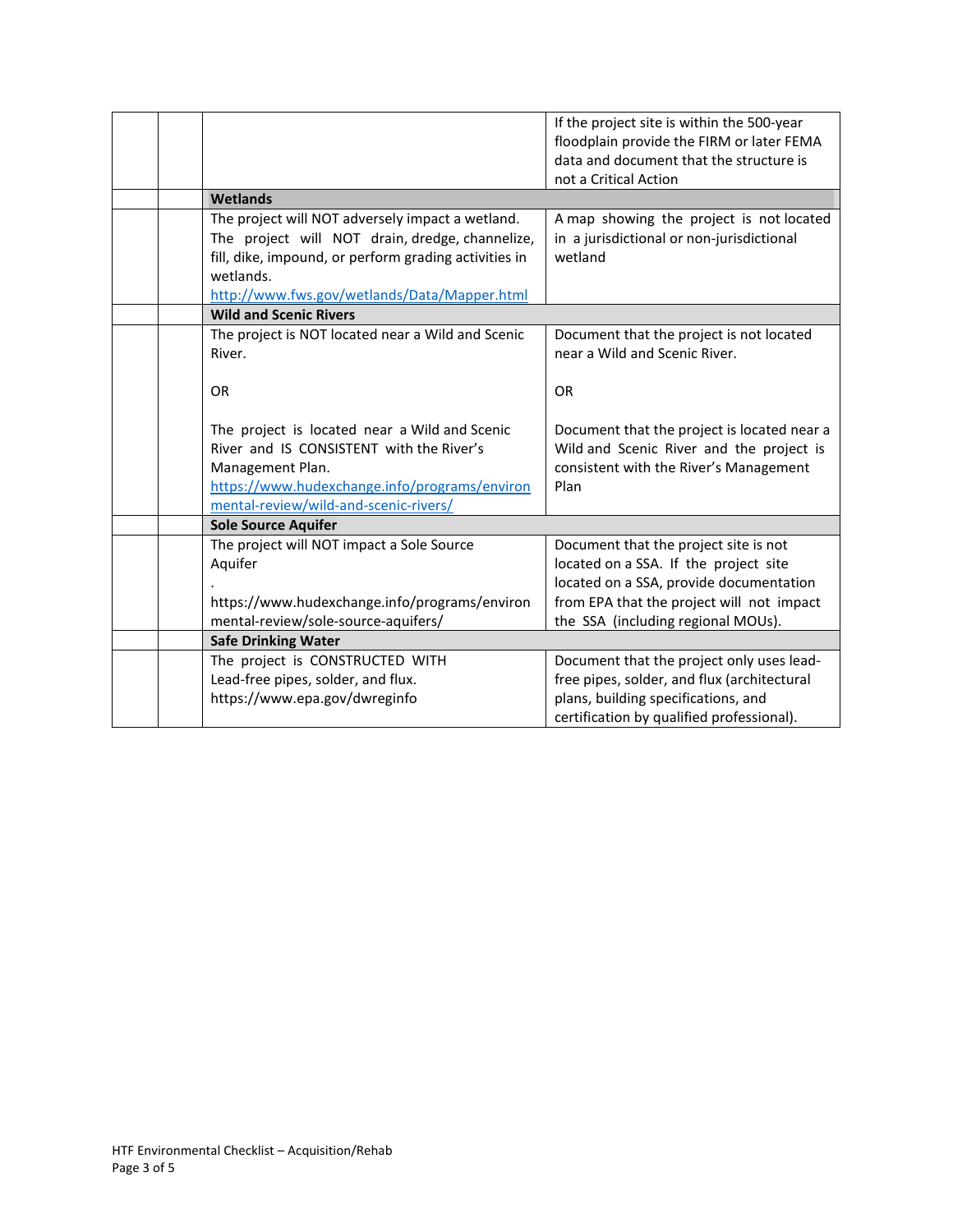| <b>REQUIRED PRIOR TO FINANCIAL CLOSING</b> |                                                                                                                                                                                                                                                                                                                                                                                                                                                                                                                       |                                                                                                                                                                                                                                                                                                                                                                                                                                                                                                                                                                                                                                                                                   |  |  |
|--------------------------------------------|-----------------------------------------------------------------------------------------------------------------------------------------------------------------------------------------------------------------------------------------------------------------------------------------------------------------------------------------------------------------------------------------------------------------------------------------------------------------------------------------------------------------------|-----------------------------------------------------------------------------------------------------------------------------------------------------------------------------------------------------------------------------------------------------------------------------------------------------------------------------------------------------------------------------------------------------------------------------------------------------------------------------------------------------------------------------------------------------------------------------------------------------------------------------------------------------------------------------------|--|--|
| <b>Endangered Species</b>                  |                                                                                                                                                                                                                                                                                                                                                                                                                                                                                                                       |                                                                                                                                                                                                                                                                                                                                                                                                                                                                                                                                                                                                                                                                                   |  |  |
|                                            | The project will NOT impact endangered or<br>threatened species or their habitat.<br>https://www.hudexchange.info/programs/environ<br>mental-review/endangered-species/                                                                                                                                                                                                                                                                                                                                               | Provide documentation that there are no<br>endangered, threatened species, or<br>critical habitat on the project site. If there<br>are endangered, threatened species or<br>critical habitat on the project site,<br>document that the project will not<br>jeopardize an endangered or threatened<br>species, and will not adversely modify<br>critical habitat. This may require informal<br>consultation with FWS and/or NMFS                                                                                                                                                                                                                                                   |  |  |
|                                            | <b>Noise</b>                                                                                                                                                                                                                                                                                                                                                                                                                                                                                                          |                                                                                                                                                                                                                                                                                                                                                                                                                                                                                                                                                                                                                                                                                   |  |  |
|                                            | The internal noise level will be 45 decibels or<br>less (mitigation may be required).<br>https://www.hudexchange.info/programs/envi                                                                                                                                                                                                                                                                                                                                                                                   | Document that the internal noise level will be<br>no more than 45dB.                                                                                                                                                                                                                                                                                                                                                                                                                                                                                                                                                                                                              |  |  |
|                                            | ronmental-review/noise-abatement-and-<br>control/                                                                                                                                                                                                                                                                                                                                                                                                                                                                     |                                                                                                                                                                                                                                                                                                                                                                                                                                                                                                                                                                                                                                                                                   |  |  |
|                                            | <b>Explosives and Hazards</b>                                                                                                                                                                                                                                                                                                                                                                                                                                                                                         |                                                                                                                                                                                                                                                                                                                                                                                                                                                                                                                                                                                                                                                                                   |  |  |
|                                            | The rehabilitation of the building will NOT<br>increase residential densities in the building.<br><b>OR</b>                                                                                                                                                                                                                                                                                                                                                                                                           | Document that the rehabilitation will not<br>increase the number of dwelling units in the<br>building.                                                                                                                                                                                                                                                                                                                                                                                                                                                                                                                                                                            |  |  |
|                                            | The project is in compliance with the standards<br>for acceptable separation distances, as set<br>forth at 24 CFR part 51, subpart C.<br>https://www.hudexchange.info/programs/envi<br>ronmental-review/explosive-and-flammable-<br>facilities/                                                                                                                                                                                                                                                                       | <b>OR</b><br>Document that the project meets the standards<br>for acceptable separation distance.                                                                                                                                                                                                                                                                                                                                                                                                                                                                                                                                                                                 |  |  |
|                                            | Contamination                                                                                                                                                                                                                                                                                                                                                                                                                                                                                                         |                                                                                                                                                                                                                                                                                                                                                                                                                                                                                                                                                                                                                                                                                   |  |  |
|                                            | The project is FREE of hazardous<br>materials, contamination, toxic chemicals and<br>gases, and radioactive substances, where a<br>hazard could affect the health and safety of<br>occupants or conflict with the intended use of<br>the property.<br><b>AND</b><br>The project IS NOT located within 0.25 miles<br>of a Superfund or CERCLIS<br>(Comprehensive Environmental Response,<br>Compensation, and Liability Information<br>System) site or other contaminated site<br>reported to Federal, State, or local | Document that the project is free of<br>hazardous materials, contamination, toxic<br>chemicals and gases, and radioactive<br>substances, where a hazard could affect the<br>health and safety of occupants or conflict<br>with the intended use of the property.<br>Document that the project is not located<br>within 0.25 miles of a Superfund or CERCLIS<br>site or other contaminated site reported<br>to Federal, State, or local authorities without<br>a statement in writing from the EPA or the<br>appropriate State agency that there is no<br>hazard that could affect the health and safety<br>of the occupants or conflict with the intended<br>use of the property. |  |  |
|                                            | authorities without a statement in writing<br>from the U.S. Environmental Protection<br>Agency (EPA) or the appropriate State<br>agency that there is no hazard that could<br>affect the health and safety of the                                                                                                                                                                                                                                                                                                     | Multifamily properties (4 or more units) $- a$<br>Phase I ESA-ASTM is required. If the Phase I<br>ESA identifies RECs, a Phase II ESA-ASTM will<br>be required. If the Phase II indicates the                                                                                                                                                                                                                                                                                                                                                                                                                                                                                     |  |  |